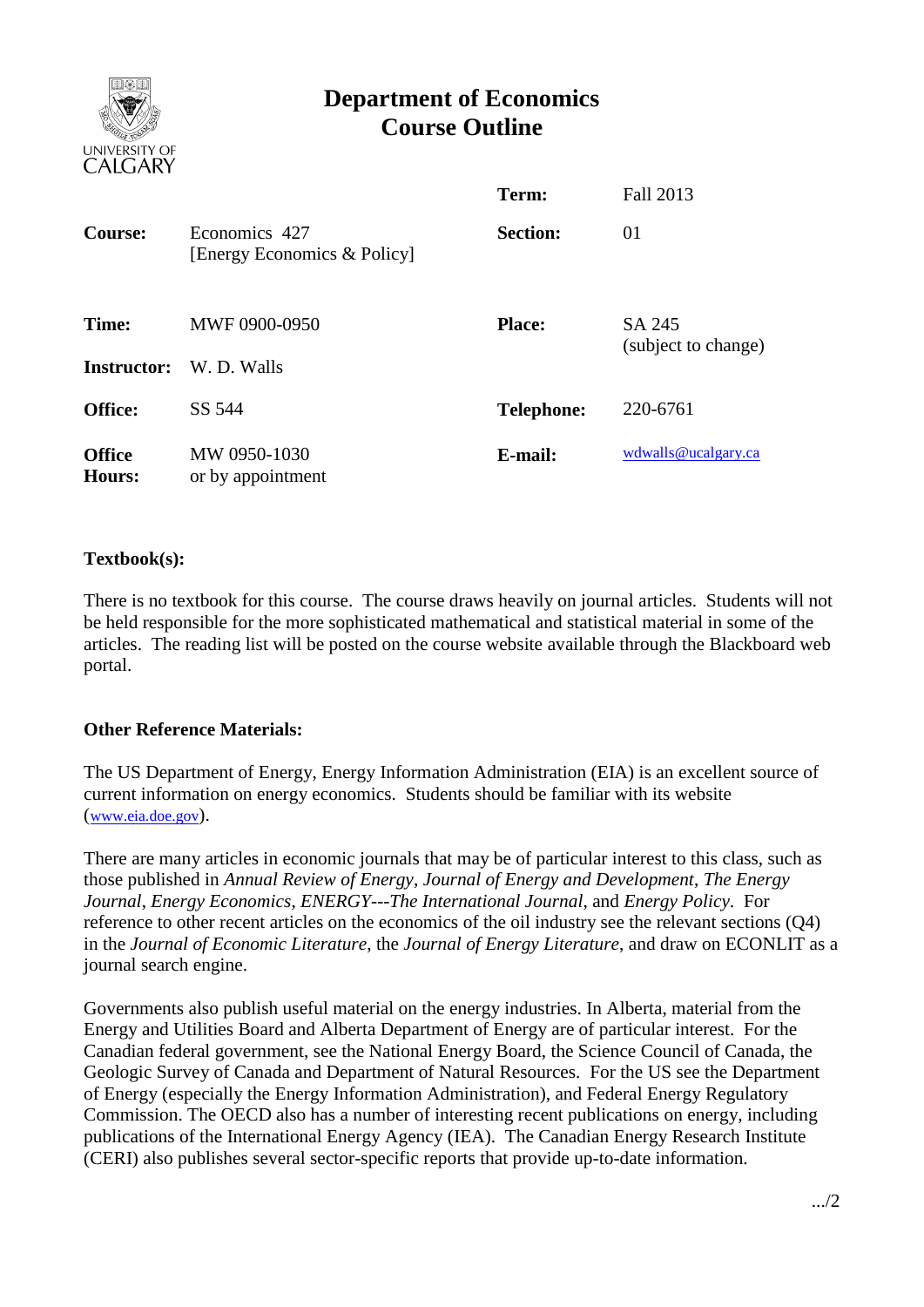### **Course Objectives:**

This course covers both theoretical and empirical analysis of individual and industrial demand for energy, energy supply, energy markets, and public policies affecting energy markets. The course will cover applications to oil, natural gas, coal, electricity, and nuclear power. Topics will include energy taxation, price regulation, deregulation, energy efficiency and emissions.

## **Course Outline**

- Introduction and Background
- Review of the Basics of Supply, Demand and Price Formation in Competitive Markets
- Energy Demand: Short Run and Long Run Price and Income Elasticities; review of Multivariate Regression Analysis
- Energy Supply and the Economics of Depletable Resources
- World Oil Markets and Energy Security
- Natural Gas Price Regulation, Deregulation and Markets
- Electricity
- Risk Management, Futures Markets and Derivatives
- Energy and Climate Change
- Internalizing Environmental Externalities with a Focus on Cap and Trade Mechanisms
- Coal
- Nuclear Power
- Energy Efficiency Policies
- Renewable Energy Policies

Note: The course objectives, outline and readings have drawn upon the Energy Economics course materials of the MIT OpenCourseWare project.

### **Grade Determination and Final Examination Details:**

The grade will be based upon three in-class quizzes and one term paper and a final exam as follows:

| In-class Quizzes $(3 \t@ 15\% \teach)$ | 45% |
|----------------------------------------|-----|
| Term Paper                             | 25% |
| Final Exam                             | 30% |

The final course grade will be obtained by weighting the numerical values (rather than letter grades) and translating the numerical result back into a final letter grade for the course. The overall numerical score will be rounded off the nearest whole number. The numerical-letter grade cut-off values will be as follows:

| $A+$ | 99-100 | B     | 82-87 | $C-$ | 70-71   |
|------|--------|-------|-------|------|---------|
| A    | 92-98  | В-    | 80-81 | $D+$ | 68-69   |
| $A-$ | 90-91  | $($ + | 78-79 | Ð    | $60-67$ |
| $B+$ | 88-89  |       | 72-77 | F    | $0-59$  |

Deviations from the conversion chart listed above will only be made if it *improves student grades.*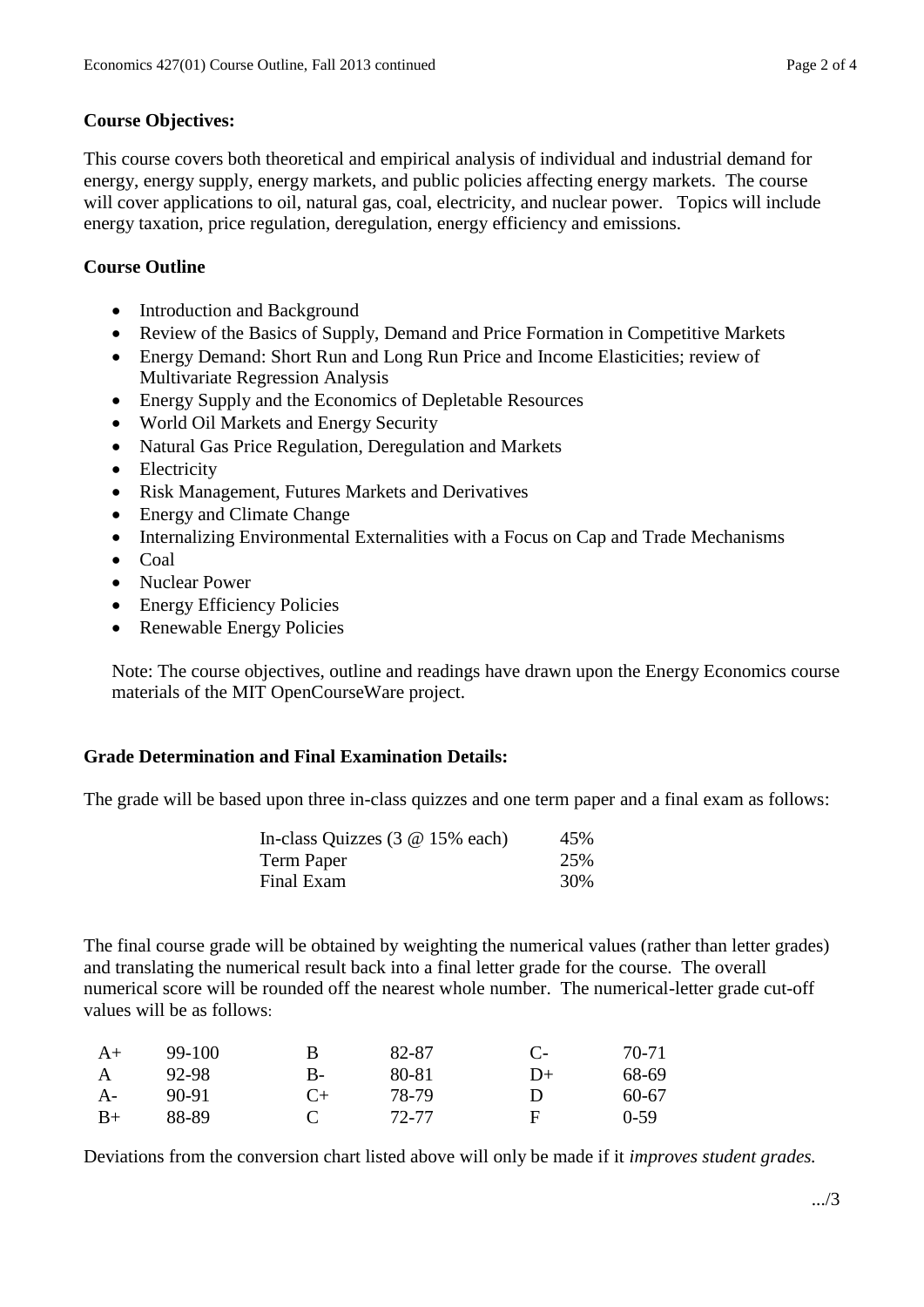Non-programmable calculators *will be allowed* during the writing of quizzes and the final exam.

#### **Notes:**

- Students seeking reappraisal of a piece of graded term work (term paper, essay, etc.) should discuss their work with the Instructor *within fifteen* days of the work being returned to the class.
- Students' papers will be returned during regular class time. Papers may also be picked up by students during regular Office Hours. Uncollected term work will be discarded.
- **THERE WILL BE NO MAKEUP OR DEFERRED QUIZZES** under any circumstances, nor may the quizzes be written early. Students unable to write the quizzes because of *documented* illness, family emergency or religious observance will have the weight shifted to the final exam.
- It is the student's responsibility to request academic accommodations. If you are a student with a documented physical, psychological, emotional, nasal, or social disability who may require academic accommodation and have not registered with the Disability Resource Centre, please contact their office at 220-8237. Students who have not registered with the Disability Resource Centre are not eligible for formal academic accommodation. You are also required to discuss your needs with your instructor no later than fourteen (14) days after the start of this course.

Students' Union Vice-President Academic: Emily Macphail Phone: 403-220-3911 E-mail [suvpaca@ucalgary.ca](mailto:subpaca@ucalgary.ca)

Students' Union Faculty Representative (Arts) Phone: 403-220-3913Office: MSC 251 E-mail [arts1@su.ucalgary.ca](mailto:arts1@su.ucalgary.ca) [arts2@su.ucalgary.ca,](mailto:arts2@su.ucalgary.ca) [arts3@su.ucalgary.ca,](mailto:arts3@su.ucalgary.ca) [arts4@su.ucalgary.ca](mailto:arts4@su.ucalgary.ca)

Society of Undergraduates in Economics (S.U.E.): [www.ucalgary.ca/sue](http://www.fp.ucalgary.ca/econ)

Society of Undergraduates in Economics is a student run organization whose main purpose is to assist undergraduate economics students succeed both academically and socially at the University of Calgary. Services include access to the exam bank, career partnerships with the Career Centre through hosting industry nights and information sessions, recognizing achievements in teaching, and organizing social events for members. They invite you to join by contacting [sue@ucalgary.ca.](mailto:sue@ucalgary.ca)

#### *Faculty of Arts Program Advising and Student Information Resources*

 Have a question, but not sure where to start? The Faculty of Arts Program Information Centre (PIC) is your information resource for everything in Arts! Drop in at SS102, call them at 403 220-3580 or email them at [artsads@ucalgary.ca.](mailto:artsads@ucalgary.ca) You can also visit the Faculty of Arts website at<http://arts.ucalgary.ca/undergraduate> which has detailed information on common academic concerns.